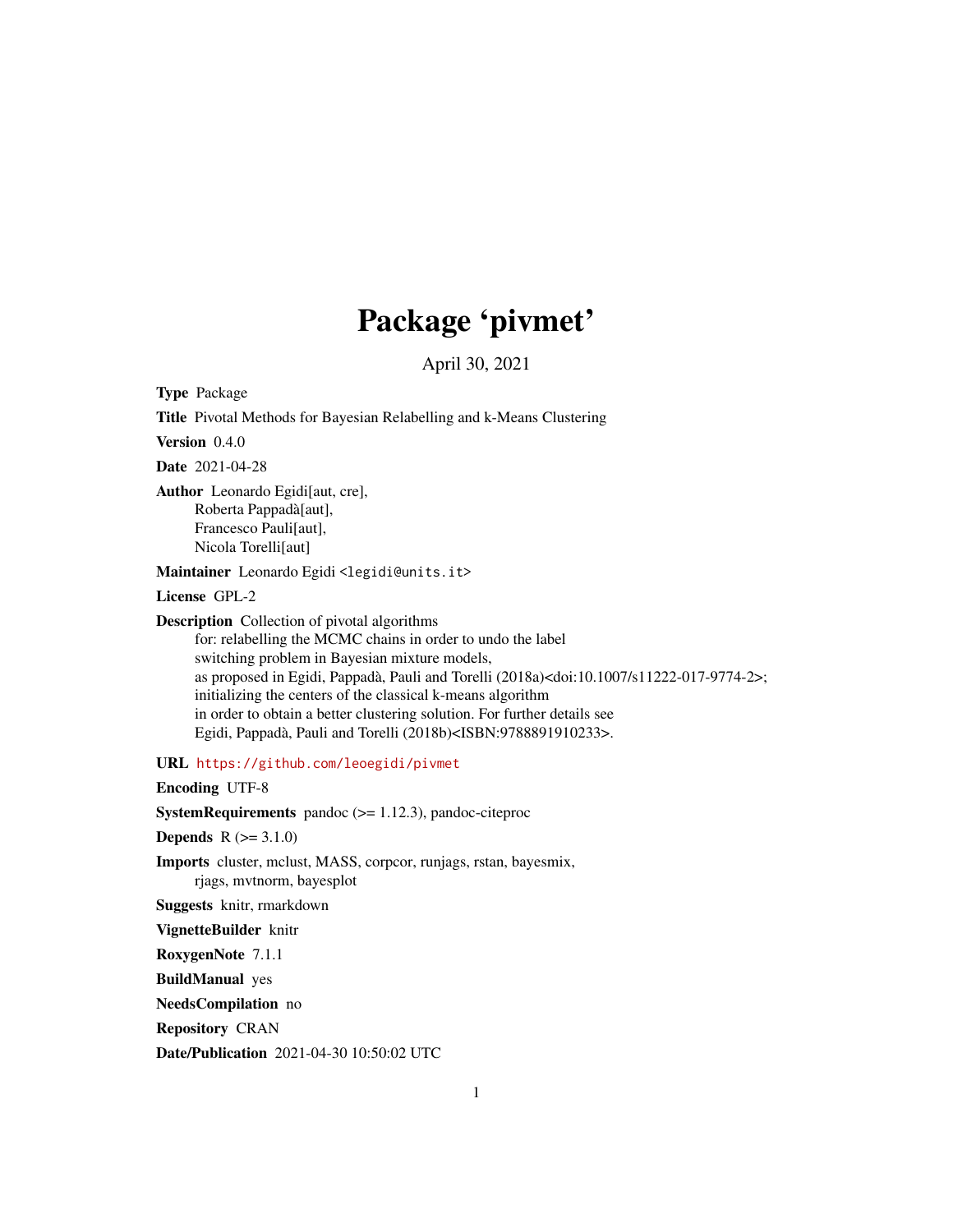### <span id="page-1-0"></span>R topics documented:

| Index |  |  |  |  |  |  |  |  |  |  |  |  |  |  |  |  |  |  |  |
|-------|--|--|--|--|--|--|--|--|--|--|--|--|--|--|--|--|--|--|--|
|       |  |  |  |  |  |  |  |  |  |  |  |  |  |  |  |  |  |  |  |
|       |  |  |  |  |  |  |  |  |  |  |  |  |  |  |  |  |  |  |  |
|       |  |  |  |  |  |  |  |  |  |  |  |  |  |  |  |  |  |  |  |
|       |  |  |  |  |  |  |  |  |  |  |  |  |  |  |  |  |  |  |  |
|       |  |  |  |  |  |  |  |  |  |  |  |  |  |  |  |  |  |  |  |
|       |  |  |  |  |  |  |  |  |  |  |  |  |  |  |  |  |  |  |  |
|       |  |  |  |  |  |  |  |  |  |  |  |  |  |  |  |  |  |  |  |

MUS *MUS algorithm*

#### Description

Perform Maxima Units Search (MUS) algorithm on a large and sparse matrix in order to find a set of pivotal units through a sequential search in the given matrix.

#### Usage

MUS(C, clusters, prec\_par = 10)

#### Arguments

| C.       | $N \times N$ matrix with a non-negligible number of zeros. For instance, a similarity<br>matrix estimated from a $N \times D$ data matrix whose rows are statistical units, or<br>a co-association matrix resulting from clustering ensembles. |
|----------|------------------------------------------------------------------------------------------------------------------------------------------------------------------------------------------------------------------------------------------------|
| clusters | A vector of integers from $1 : k$ indicating the cluster to which each point is<br>allocated (it requires $k < 5$ , see Details).                                                                                                              |
| prec_par | Optional argument. The maximum number of candidate pivots for each group.<br>Default is 10.                                                                                                                                                    |

#### Details

Consider H distinct partitions of a set of N d-dimensional statistical units into k groups determined by some clustering technique. A  $N \times N$  co-association matrix C with generic element  $c_{i,j}$  =  $n_{i,j}/H$  can be constructed, where  $n_{i,j}$  is the number of times the *i*-th and the *j*-th unit are assigned to the same cluster with respect to the clustering ensemble. Units which are very distant from each other are likely to have zero co-occurrences; as a consequence,  $C$  is a square symmetric matrix expected to contain a non-negligible number of zeros. The main task of the MUS algorithm is to detect submatrices of small rank from the co-association matrix and extract those units—pivots such that the  $k \times k$  submatrix of C, determined by only the pivotal rows and columns indexes, is identical or nearly identical. Practically, the resulting units have the desirable property to be representative of the group they belong to.

With the argument prec\_par the user may increase the powerful of the underlying MUS algorithm (see @egidi2018mus for details). Given the default value 10, the function internally computes an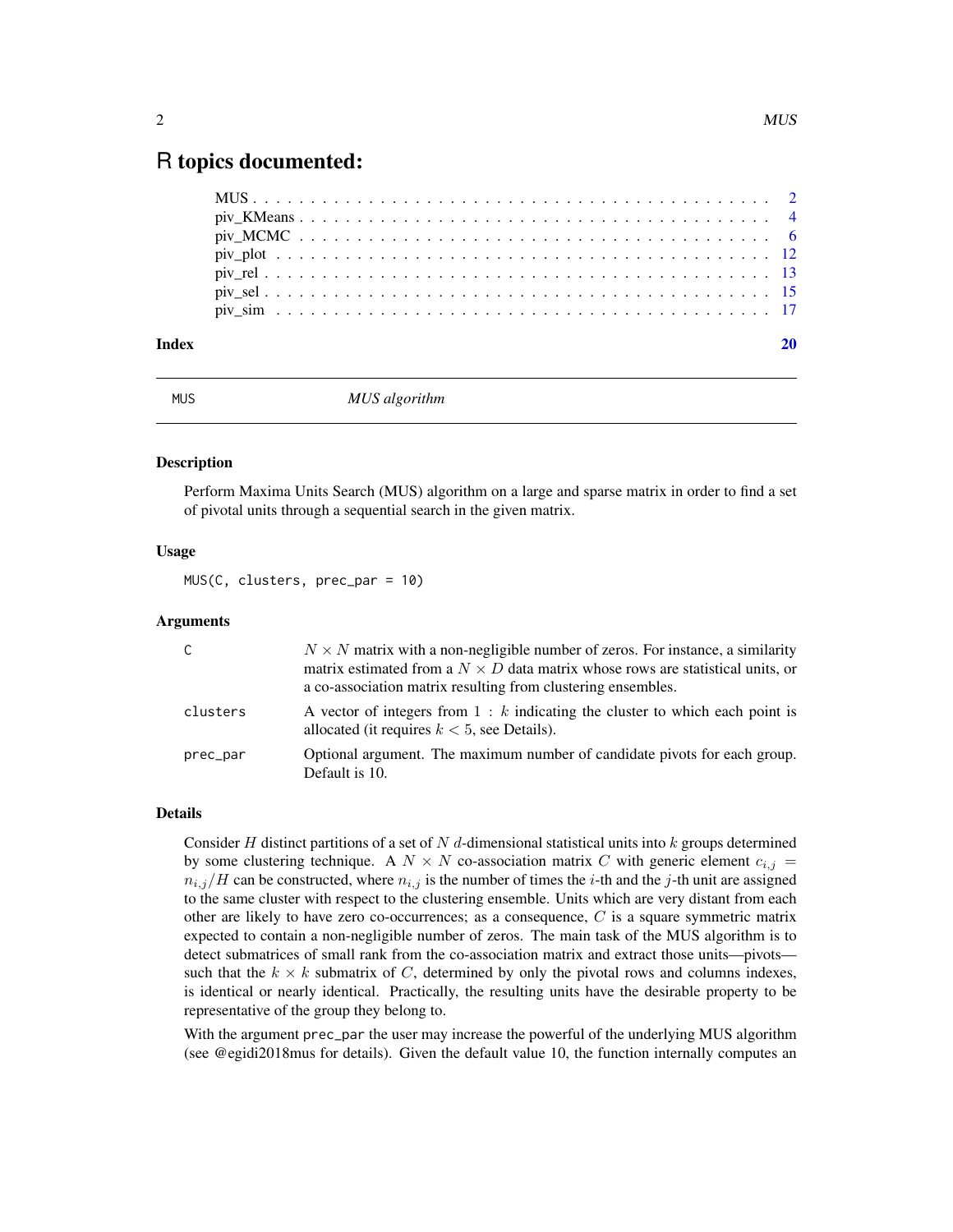#### $MUS$  3

effective prec\_par as  $\min(10, \min n_i)$ , where  $n_i$  is the number of units belonging to the group  $j, j = 1, \ldots, k.$ 

#### Value

| pivots   | A vector of integers in 1:N denoting the indeces of the k seleted pivotal units.        |
|----------|-----------------------------------------------------------------------------------------|
| prec_par | The effective number of alternative pivots considered for each group. See De-<br>tails. |

#### Author(s)

Leonardo Egidi <legidi@units.it>, Roberta Pappadà

#### References

Egidi, L., Pappadà, R., Pauli, F., Torelli, N. (2018). Maxima Units Search(MUS) algorithm: methodology and applications. In: Perna, C. , Pratesi, M., Ruiz-Gazen A. (eds.) Studies in Theoretical and Applied Statistics, Springer Proceedings in Mathematics and Statistics 227, pp. 71–81.

```
# Data generated from a mixture of three bivariate Gaussian distributions
```

```
## Not run:
N < - 620centers <- 3
n1 < -20n2 < -100n3 <- 500
x \le - matrix(NA, N, 2)
truegroup \leq c (rep(1,n1), rep(2, n2), rep(3, n3))
 x[1:n1,]=rmvnorm(n1, c(1,5), sigma=diag(2))
 x[(n1+1):(n1+n2),]-rmvnorm(n2, c(4,0), sigma=diag(2))x[(n1+n2+1):(n1+n2+n3),]=rmvnorm(n3, c(6,6), sigma=diag(2))
# Build a similarity matrix from clustering ensembles
H < - 1000a \leq - matrix(NA, H, N)
for (h in 1:H){
   a[h,] <- kmeans(x,centers)$cluster
}
sim_matr <- matrix(NA, N,N)
for (i in 1:(N-1)){
  for (j in (i+1):N){
     sim_matrix[i,j] < -sum(a[,i]=a[,j]/Hsim_matr[j,i] <- sim_matr[i,j]
```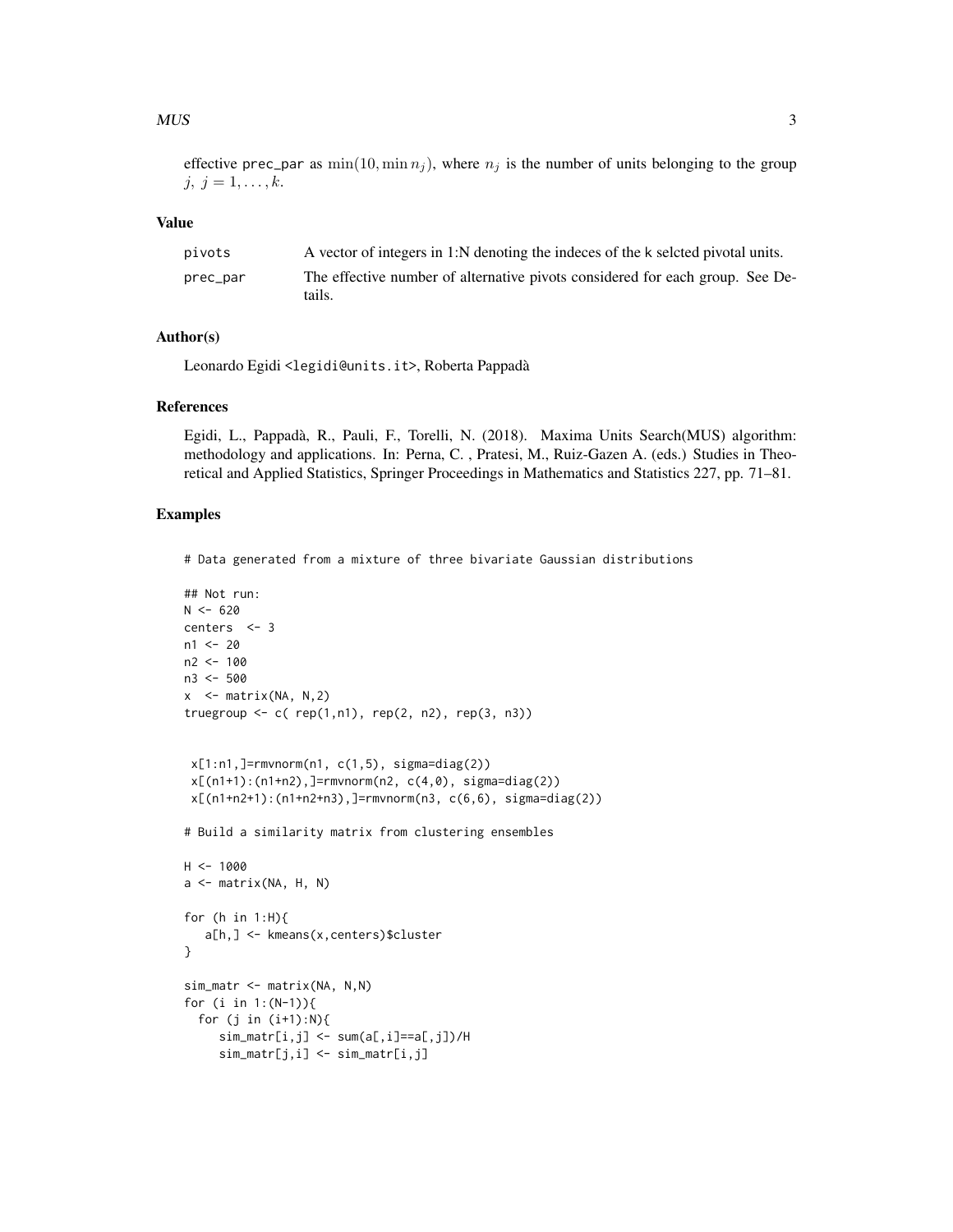```
}
}
# Obtain a clustering solution via kmeans with multiple random seeds
cl <- KMeans(x, centers)$cluster
# Find three pivots
mus_alg <- MUS(C = sim_matr, clusters = cl)
## End(Not run)
```
#### piv\_KMeans *k-means Clustering Using Pivotal Algorithms For Seeding*

#### Description

Perform classical k-means clustering on a data matrix using pivots as initial centers.

#### Usage

```
piv_KMeans(
 x,
 centers,
 alg.type = c("kmeans", "hclust"),
 method = "average",
 piv.criterion = c("MUS", "maxsumint", "minsumnoint", "maxsumdiff"),
 H = 1000,iter.max = 10,
 nstart = 10,
 prec\_par = 10)
```
#### Arguments

| x        | A $N \times D$ data matrix, or an object that can be coerced to such a matrix (such as<br>a numeric vector or a data frame with all numeric columns).                                                                              |
|----------|------------------------------------------------------------------------------------------------------------------------------------------------------------------------------------------------------------------------------------|
| centers  | The number of groups for the the $k$ -means solution.                                                                                                                                                                              |
| alg.type | The clustering algorithm for the initial partition of the $N$ units into the desired<br>number of clusters. Possible choices are "kmeans" (default) and "hclust".                                                                  |
| method   | If alg. type is "holast", the character string defining the clustering method.<br>The methods implemented are "single", "complete", "average", "ward.D",<br>"ward.D2", "mcquitty", "median", "centroid". The default is "average". |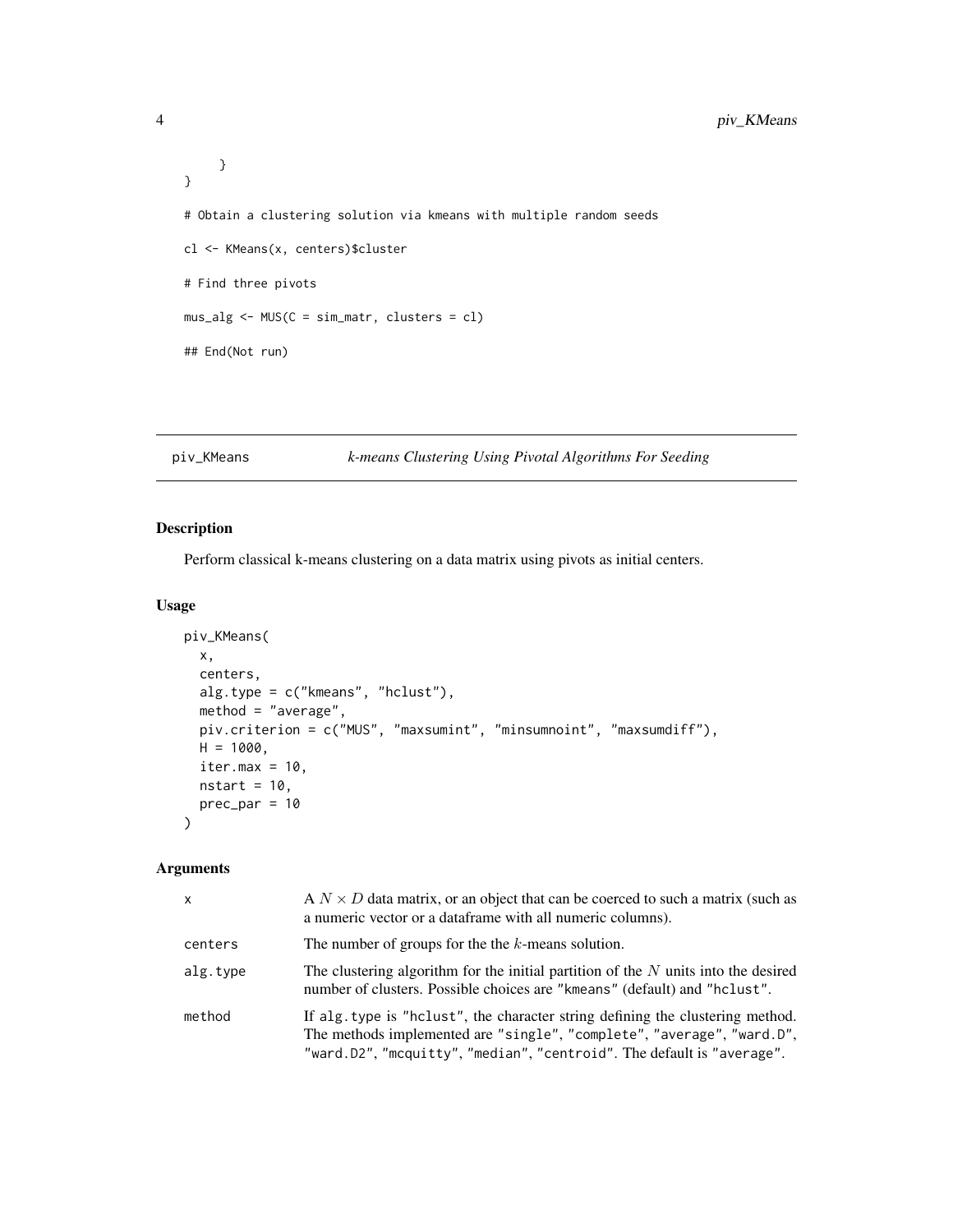#### piv\_KMeans 5

| piv.criterion | The pivotal criterion used for identifying one pivot for each group. Possible<br>choices are: "MUS", "maxsumint", "minsumnoint", "maxsumdiff". If centers<br>$\leq$ 4, the default method is "MUS"; otherwise, the default method is "maxsum int"<br>(see the details and the vignette). |
|---------------|------------------------------------------------------------------------------------------------------------------------------------------------------------------------------------------------------------------------------------------------------------------------------------------|
| H             | The number of distinct k-means runs used for building the $N \times N$ co-association<br>matrix. Default is $10^{4}3$ .                                                                                                                                                                  |
| iter.max      | If alg. type is "kmeans", the maximum number of iterations to be passed to<br>kmeans(). Default is $10$ .                                                                                                                                                                                |
| nstart        | If alg. type is "kmeans", the number of different starting random seeds to be<br>passed to kmeans (). Default is 10.                                                                                                                                                                     |
| prec_par      | If piv. criterion is "MUS", the maximum number of competing pivots in each<br>group. If groups' sizes are less than the default value, which is 10, then it is set<br>equal to the cardinality of the smallest group in the initial partition.                                           |

#### Details

The function implements a modified version of k-means which aims at improving the clustering solution starting from a careful seeding. In particular, it performs a pivot-based initialization step using pivotal methods to find the initial centers for the clustering procedure. The starting point consists of multiple runs of the classical k-means by selecting nstart>1 in the kmeans function, with a fixed number of clusters in order to build the co-association matrix of data units.

#### Value

A list with components

| cluster      | A vector of integers indicating the cluster to which each point is allocated. |
|--------------|-------------------------------------------------------------------------------|
| centers      | A matrix of cluster centers (centroids).                                      |
| coass        | The co-association matrix built from ensemble clustering.                     |
| pivots       | The pivotal units identified by the selected pivotal criterion.               |
| totss        | The total sum of squares.                                                     |
| withinss     | The within-cluster sum of squares for each cluster.                           |
| tot.withinss | The within-cluster sum of squares summed across clusters.                     |
| betwennss    | The between-cluster sum of squared distances.                                 |
| size         | The number of points in each cluster.                                         |
| iter         | The number of (outer) iterations.                                             |
| ifault       | integer: indicator of a possible algorithm problem (for experts).             |
|              |                                                                               |

#### Author(s)

Leonardo Egidi <legidi@units.it>, Roberta Pappada

#### References

Egidi, L., Pappadà, R., Pauli, F., Torelli, N. (2018). K-means seeding via MUS algorithm. Conference Paper, Book of Short Papers, SIS2018, ISBN: 9788891910233.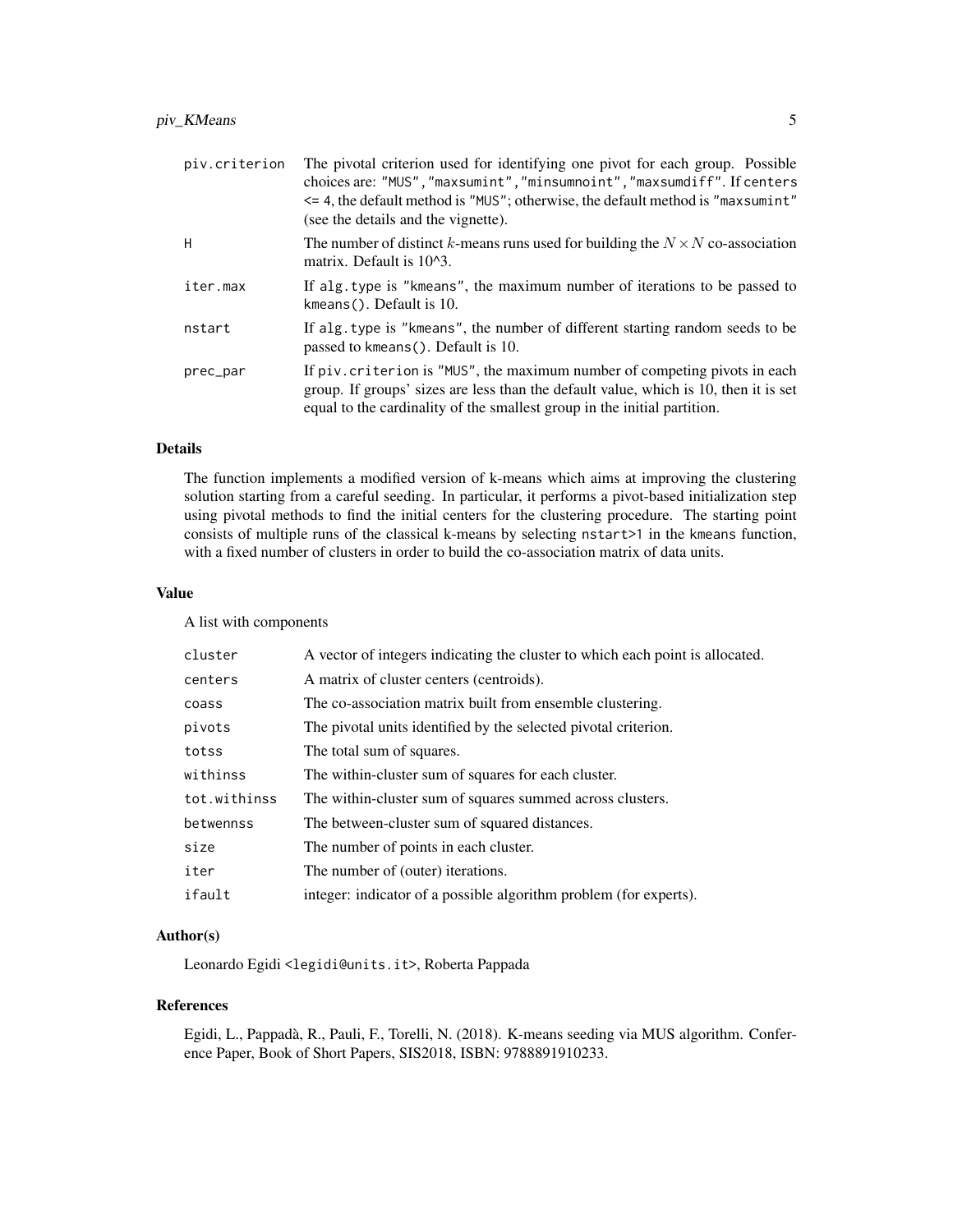#### <span id="page-5-0"></span>Examples

```
# Data generated from a mixture of three bivariate Gaussian distributions
```

```
## Not run:
N < -620k \leq -3n1 < -20n2 < -100n3 <- 500
x \le - matrix(NA, N, 2)
truegroup \leq c (rep(1,n1), rep(2, n2), rep(3, n3))
 x[1:n1, ] \leftarrow \text{rmvnorm}(n1, c(1,5), \text{sigma=diag}(2))x[(n1+1):(n1+n2),] < -rmvnorm(n2, c(4,0), sigma=diag(2))x[(n1+n2+1):(n1+n2+n3),] < -rmvnorm(n3, c(6,6), sigma=diag(2))# Apply piv_KMeans with MUS as pivotal criterion
res <- piv_KMeans(x, k)
# Apply piv_KMeans with maxsumdiff as pivotal criterion
res2 <- piv_KMeans(x, k, piv.criterion ="maxsumdiff")
# Plot the data and the clustering solution
par(mfrow=c(1,2), pty="s")colors_cluster <- c("grey", "darkolivegreen3", "coral")
colors_centers <- c("black", "darkgreen", "firebrick")
graphics::plot(x, col = colors_cluster[truegroup],
   bg= colors_cluster[truegroup], pch=21, xlab="x[,1]",
   ylab="x[,2]", cex.lab=1.5,
   main="True data", cex.main=1.5)
graphics::plot(x, col = colors_cluster[res$cluster],
   bg=colors_cluster[res$cluster], pch=21, xlab="x[,1]",
   ylab="x[,2]", cex.lab=1.5,
   main="piv_KMeans", cex.main=1.5)
points(x[res$pivots, 1], x[res$pivots, 2],
      pch=24, col=colors_centers,bg=colors_centers,
      cex=1.5)
points(res$centers, col = colors_centers[1:k],
   pch = 8, cex = 2)
## End(Not run)
```
piv\_MCMC *JAGS/Stan Sampling for Gaussian Mixture Models and Clustering via Co-Association Matrix.*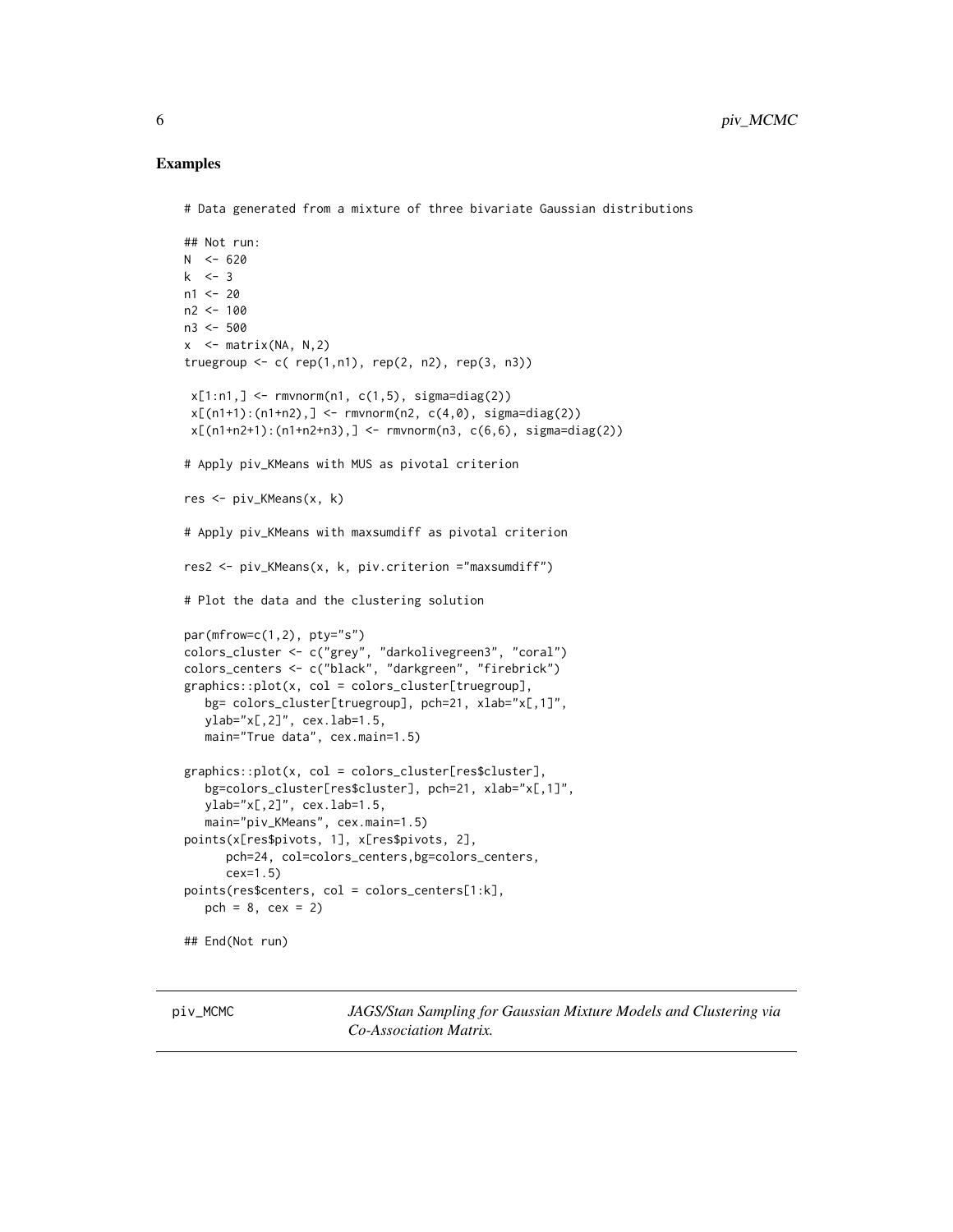#### piv\_MCMC 7

#### Description

Perform MCMC JAGS sampling or HMC Stan sampling for Gaussian mixture models, post-process the chains and apply a clustering technique to the MCMC sample. Pivotal units for each group are selected among four alternative criteria.

#### Usage

```
piv_MCMC(
  y,
  k,
  nMC,
  priors,
  piv.criterion = c("MUS", "maxsumint", "minsumnoint", "maxsumdiff"),
  clustering = c("diana", "hclust"),
  software = c("rjags", "rstan"),
  burn = 0.5 * nMC,
  chains = 4,
  cores = 1)
```
#### Arguments

| y             | N-dimensional vector for univariate data or $N \times D$ matrix for multivariate data.                                                                                                                                    |
|---------------|---------------------------------------------------------------------------------------------------------------------------------------------------------------------------------------------------------------------------|
| k             | Number of mixture components.                                                                                                                                                                                             |
| nMC           | Number of MCMC iterations for the JAGS/Stan function execution.                                                                                                                                                           |
| priors        | Input prior hyperparameters (see Details for default options).                                                                                                                                                            |
| piv.criterion | The pivotal criterion used for identifying one pivot for each group. Possible<br>choices are: "MUS", "maxsumint", "minsumnoint", "maxsumdiff". The de-<br>fault method is "maxsumint" (see the Details and the vignette). |
| clustering    | The algorithm adopted for partitioning the $N$ observations into k groups. Pos-<br>sible choices are "diana" (default) or "holight" for divisive and agglomerative<br>hierarchical clustering, respectively.              |
| software      | The selected MCMC method to fit the model: "rjags" for the JAGS method,<br>"rstan" for the Stan method. Default is "rjags".                                                                                               |
| burn          | The burn-in period (only if method "rjags" is selected). Default is $0.5 \times$ nMC.                                                                                                                                     |
| chains        | A positive integer specifying the number of Markov chains. The default is 4.                                                                                                                                              |
| cores         | The number of cores to use when executing the Markov chains in parallel (only<br>if software="rstan"). Default is 1.                                                                                                      |

#### Details

The function fits univariate and multivariate Bayesian Gaussian mixture models of the form (here for univariate only):

 $(Y_i | Z_i = j) \sim \mathcal{N}(\mu_j, \sigma_j),$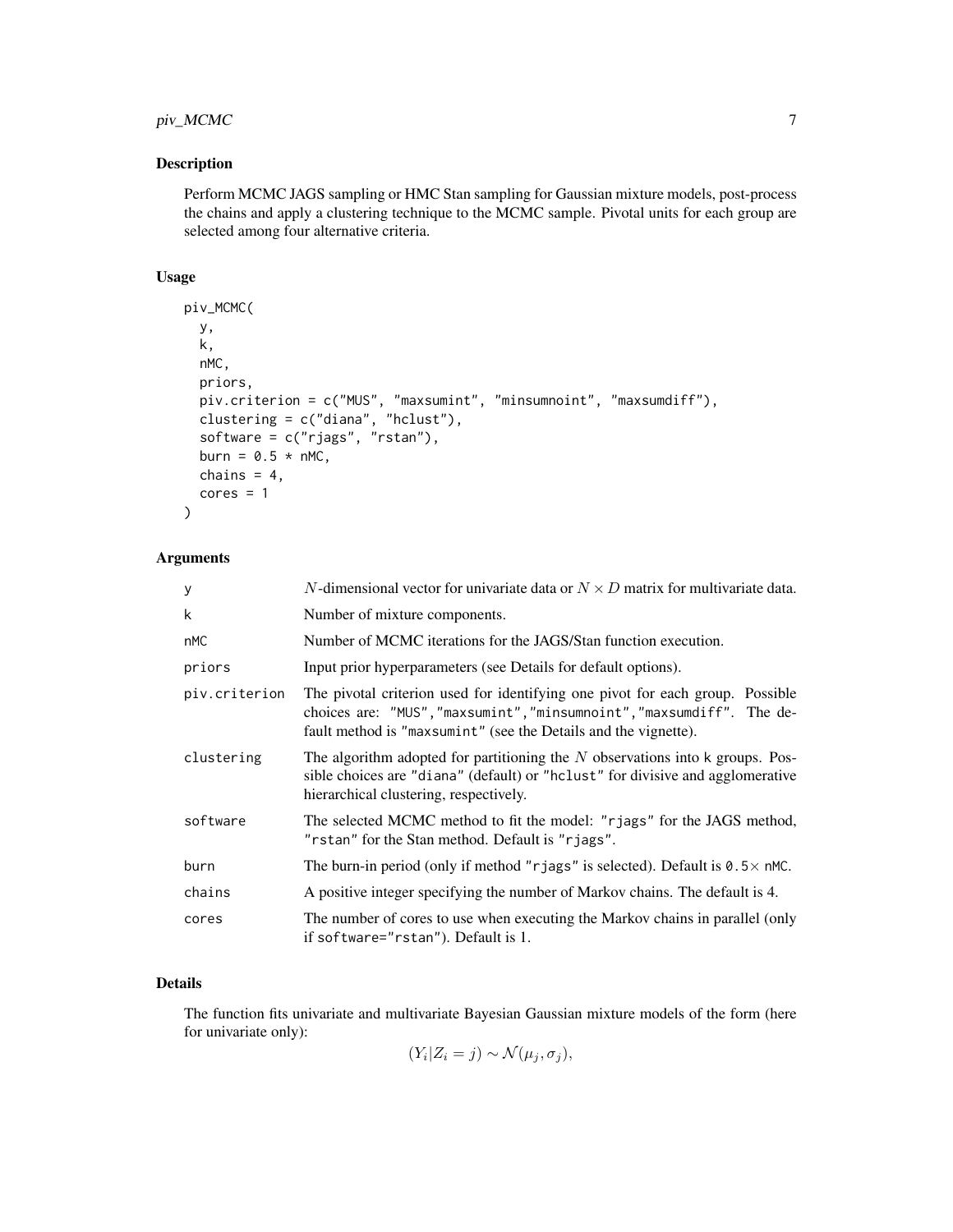where the  $Z_i$ ,  $i = 1, \ldots, N$ , are i.i.d. random variables,  $j = 1, \ldots, k$ ,  $\sigma_j$  is the group variance,  $Z_i \in 1, \ldots, k$  are the latent group allocation, and

$$
P(Z_i = j) = \eta_j.
$$

The likelihood of the model is then

$$
L(y; \mu, \eta, \sigma) = \prod_{i=1}^{N} \sum_{j=1}^{k} \eta_j \mathcal{N}(\mu_j, \sigma_j),
$$

where  $(\mu, \sigma) = (\mu_1, \dots, \mu_k, \sigma_1, \dots, \sigma_k)$  are the component-specific parameters and  $\eta = (\eta_1, \dots, \eta_k)$ the mixture weights. Let  $\nu$  denote a permutation of  $1, \ldots, k$ , and let  $\nu(\mu) = (\mu_{\nu(1)}, \ldots, \mu_{\nu(k)}),$  $\nu(\sigma) = (\sigma_{\nu(1)}, \dots, \sigma_{\nu(k)})$ ,  $\nu(\eta) = (\eta_{\nu(1)}, \dots, \eta_{\nu(k)})$  be the corresponding permutations of  $\mu$ ,  $\sigma$ and  $\eta$ . Denote by V the set of all the permutations of the indexes  $1, \ldots, k$ , the likelihood above is invariant under any permutation  $\nu \in V$ , that is

$$
L(y; \mu, \eta, \sigma) = L(y; \nu(\mu), \nu(\eta), \nu(\sigma)).
$$

As a consequence, the model is unidentified with respect to an arbitrary permutation of the labels. When Bayesian inference for the model is performed, if the prior distribution  $p_0(\mu, \eta, \sigma)$ is invariant under a permutation of the indices, then so is the posterior. That is, if  $p_0(\mu, \eta, \sigma)$  =  $p_0(\nu(\mu), \nu(\eta), \sigma)$ , then

$$
p(\mu, \eta, \sigma | y) \propto p_0(\mu, \eta, \sigma) L(y; \mu, \eta, \sigma)
$$

is multimodal with (at least)  $k!$  modes.

Depending on the selected software, the model parametrization changes in terms of the prior choices. Precisely, the JAGS philosophy with the underlying Gibbs sampling is to use noninformative priors, and conjugate priors are preferred for computational speed. Conversely, Stan adopts weakly informative priors, with no need to explicitly use the conjugacy. For univariate mixtures, when software="rjags" the specification is the same as the function BMMmodel of the bayesmix package:

$$
\mu_j \sim \mathcal{N}(\mu_0, 1/B0inv)
$$

$$
\sigma_j \sim \text{invGamma}(nu0Half, nu0S0Half)
$$

$$
\eta \sim \text{Dirichlet}(1, ..., 1)
$$

$$
S0 \sim \text{Gamma}(g0Half, g0G0Half),
$$

with default values:  $\mu_0 = 0$ ,  $B0inv = 0.1$ ,  $nu0Half = 10$ ,  $S0 = 2$ ,  $nu0S0Half = nu0Half \times$  $S_0$ ,  $g0Half = 5e - 17$ ,  $g0G0Half = 5e - 33$ , in accordance with the default specification:

priors=list(kind = "independence",parameter = "priorsFish",hierarchical = "tau") (see bayesmix for further details and choices).

When software="rstan", the prior specification is:

$$
\mu_j \sim \mathcal{N}(\mu_0, 1/B0inv)
$$
  

$$
\sigma_j \sim \text{Lognormal}(\mu_\sigma, \tau_\sigma)
$$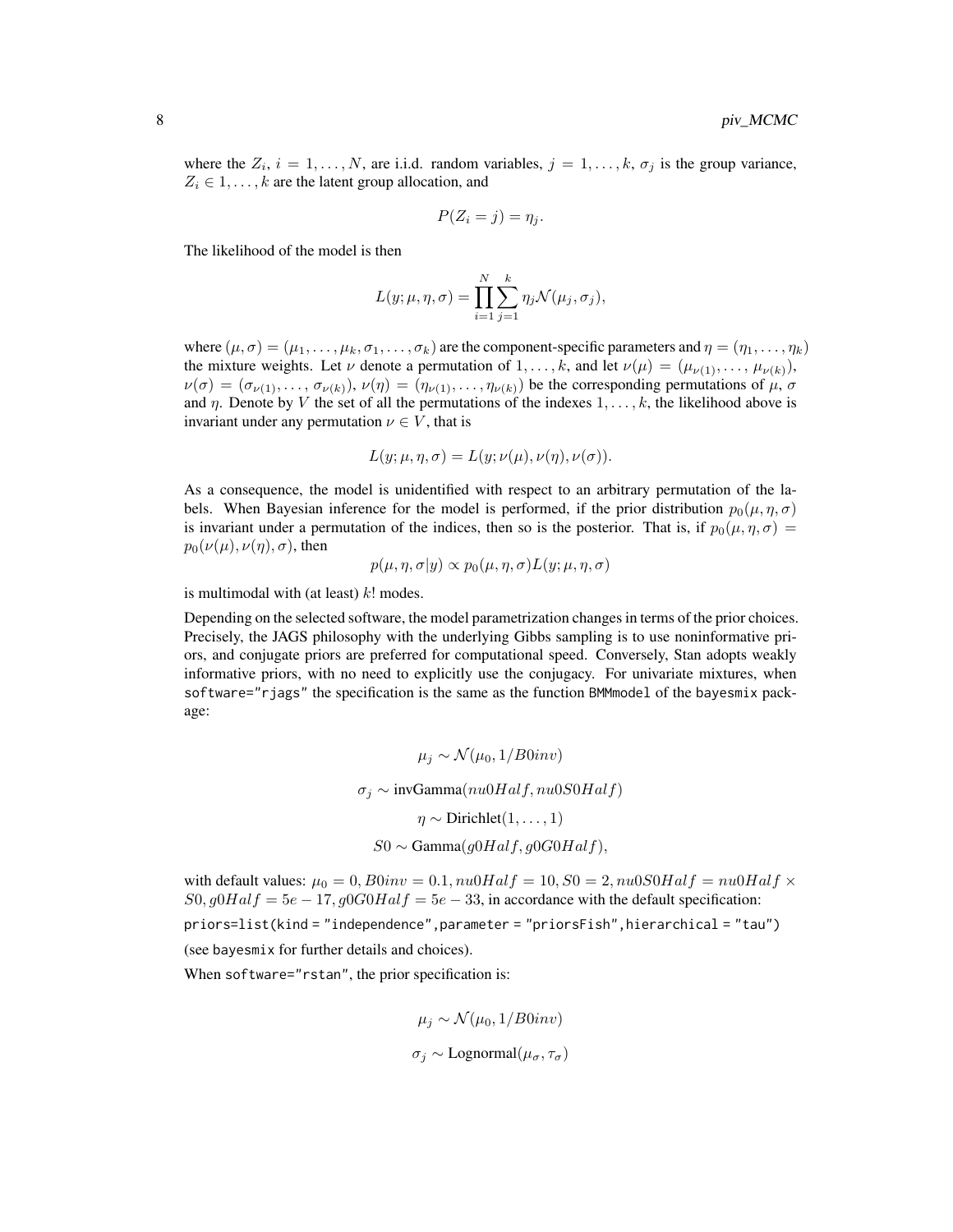$$
\eta_j \sim \text{Uniform}(0, 1),
$$

with default values:  $\mu_0 = 0$ ,  $B0inv = 0.1$ ,  $\mu_{\sigma} = 0$ ,  $\tau_{\sigma} = 2$ . The users may specify new hyperparameter values with the argument:

priors=list(mu\_0=1,B0inv=0.2,mu\_sigma=3,tau\_sigma=5)

For multivariate mixtures, when software="rjags" the prior specification is the following:

$$
\mu_j \sim \mathcal{N}_D(\mu_0, S2)
$$
  

$$
\Sigma^{-1} \sim \text{Wishart}(S3, D+1)
$$
  

$$
\eta \sim \text{Dirichlet}(\alpha),
$$

where  $\alpha$  is a k-dimensional vector and  $S_2$  and  $S_3$  are positive definite matrices. By default,  $\mu_0 = 0$ ,  $\alpha = (1, \ldots, 1)$  and  $S_2$  and  $S_3$  are diagonal matrices, with diagonal elements equal to 1e+05. The user may specify other values for the hyperparameters  $\mu_0$ ,  $S_2$ ,  $S_3$  and  $\alpha$  via priors argument in such a way:

priors=list(mu\_0 =  $c(1,1)$ ,  $S2 = ..., S3 = ...,alpha$ )

with the constraint for S2 and S3 to be positive definite, and  $\alpha$  a vector of dimension k with nonnegative elements.

When software="rstan", the prior specification is:

$$
\mu_j \sim \mathcal{N}_D(\mu_0, LD * L^T)
$$
  

$$
L \sim \text{LKJ}(\epsilon)
$$
  

$$
D_j^* \sim \text{HalfCauchy}(0, \sigma_d).
$$

The covariance matrix is expressed in terms of the LDL decomposition as  $LD * L<sup>T</sup>$ , a variant of the classical Cholesky decomposition, where L is a  $D \times D$  lower unit triangular matrix and  $D*$  is a  $D \times D$  diagonal matrix. The Cholesky correlation factor L is assigned a LKJ prior with  $\epsilon$  degrees of freedom, which, combined with priors on the standard deviations of each component, induces a prior on the covariance matrix; as  $\epsilon \to \infty$  the magnitude of correlations between components decreases, whereas  $\epsilon = 1$  leads to a uniform prior distribution for L. By default, the hyperparameters are  $\mu_0 = 0$ ,  $\sigma_d = 2.5$ ,  $\epsilon = 1$ . The user may propose some different values with the argument:

```
priors=list(mu_0=c(1,2),sigma_d = 4,epsilon =2)
```
If software="rjags" the function performs JAGS sampling using the bayesmix package for univariate Gaussian mixtures, and the runjags package for multivariate Gaussian mixtures. If software="rstan" the function performs Hamiltonian Monte Carlo (HMC) sampling via the rstan package (see the vignette and the Stan project for any help).

After MCMC sampling, this function clusters the units in  $k$  groups, calls the  $pi$ -sel() function and yields the pivots obtained from one among four different methods (the user may specify one among them via piv.criterion argument): "maxsumint", "minsumnoint", "maxsumdiff" and "MUS" (available only if  $k \le 4$ ) (see the vignette for thorough details). Due to computational reasons clarified in the Details section of the function piv\_rel, the length of the MCMC chains will be minor or equal than the input argument nMC; this length, corresponding to the value true.iter returned by the procedure, is the number of MCMC iterations for which the number of JAGS/Stan groups exactly coincides with the prespecified number of groups k.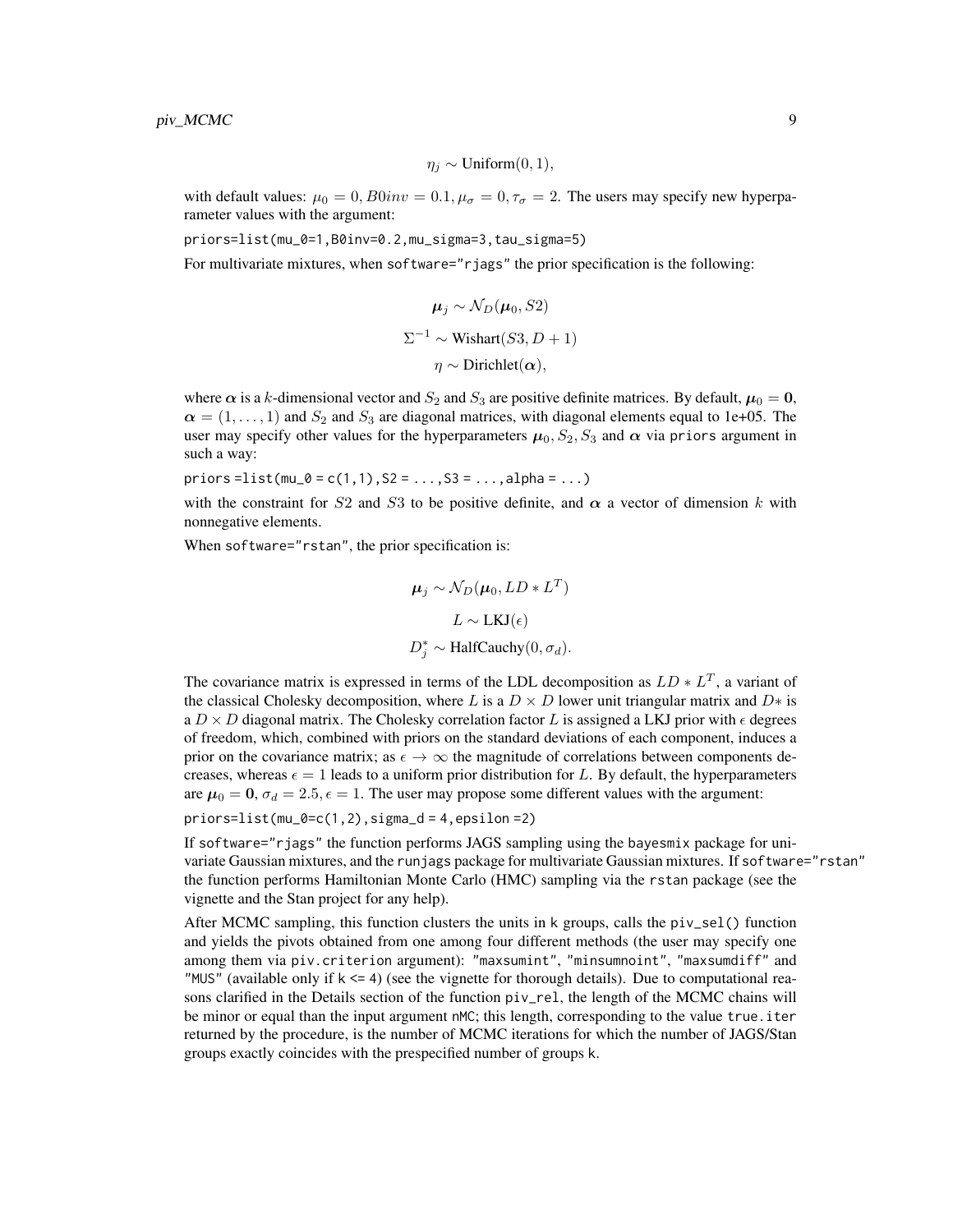#### Value

The function gives the MCMC output, the clustering solutions and the pivotal indexes. Here there is a complete list of outputs.

| true.iter       | The number of MCMC iterations for which the number of JAGS/Stan groups<br>exactly coincides with the prespecified number of groups k.                                                                                                                               |
|-----------------|---------------------------------------------------------------------------------------------------------------------------------------------------------------------------------------------------------------------------------------------------------------------|
| Mu              | An estimate of the groups' means.                                                                                                                                                                                                                                   |
| groupPost       | <i>true.iter</i> $\times$ <i>N</i> matrix with values from 1:k indicating the post-processed group<br>allocation vector.                                                                                                                                            |
| mcmc_mean       | If y is a vector, a <i>true.iter</i> $\times$ <i>k</i> matrix with the post-processed MCMC chains<br>for the mean parameters; if y is a matrix, a <i>true.iter</i> $\times D \times k$ array with the<br>post-processed MCMC chains for the mean parameters.        |
| $m$ cmc $_s$ d  | If y is a vector, a <i>true.iter</i> $\times k$ matrix with the post-processed MCMC chains for<br>the sd parameters; if y is a matrix, a <i>true.iter</i> $\times$ <i>D</i> array with the post-processed<br>MCMC chains for the sd parameters.                     |
| mcmc_weight     | A <i>true.iter</i> $\times$ <i>k</i> matrix with the post-processed MCMC chains for the weights<br>parameters.                                                                                                                                                      |
| mcmc_mean_raw   | If y is a vector, a $(nMC - burn) \times k$ matrix with the raw MCMC chains for<br>the mean parameters as given by JAGS; if y is a matrix, a $(nMC - burn) \times$<br>$D \times k$ array with the raw MCMC chains for the mean parameters as given by<br>JAGS/Stan. |
| mcmc_sd_raw     | If y is a vector, a $(nMC - burn) \times k$ matrix with the raw MCMC chains for the<br>sd parameters as given by JAGS/Stan; if y is a matrix, a $(nMC - burn) \times D$<br>array with the raw MCMC chains for the sd parameters as given by JAGS/Stan.              |
| mcmc_weight_raw |                                                                                                                                                                                                                                                                     |
|                 | A $(nMC - burn) \times k$ matrix with the raw MCMC chains for the weights pa-<br>rameters as given by JAGS/Stan.                                                                                                                                                    |
| C               | The $N \times N$ co-association matrix constructed from the MCMC sample.                                                                                                                                                                                            |
| grr             | The vector of cluster membership returned by "diana" or "hclust".                                                                                                                                                                                                   |
| pivots          | The vector of indices of pivotal units identified by the selected pivotal criterion.                                                                                                                                                                                |
| model           | The JAGS/Stan model code. Apply the "cat" function for a nice visualization<br>of the code.                                                                                                                                                                         |
| stanfit         | An object of S4 class stanfit for the fitted model (only if software="rstan").                                                                                                                                                                                      |

#### Author(s)

Leonardo Egidi <legidi@units.it>

#### References

Egidi, L., Pappadà, R., Pauli, F. and Torelli, N. (2018). Relabelling in Bayesian Mixture Models by Pivotal Units. Statistics and Computing, 28(4), 957-969.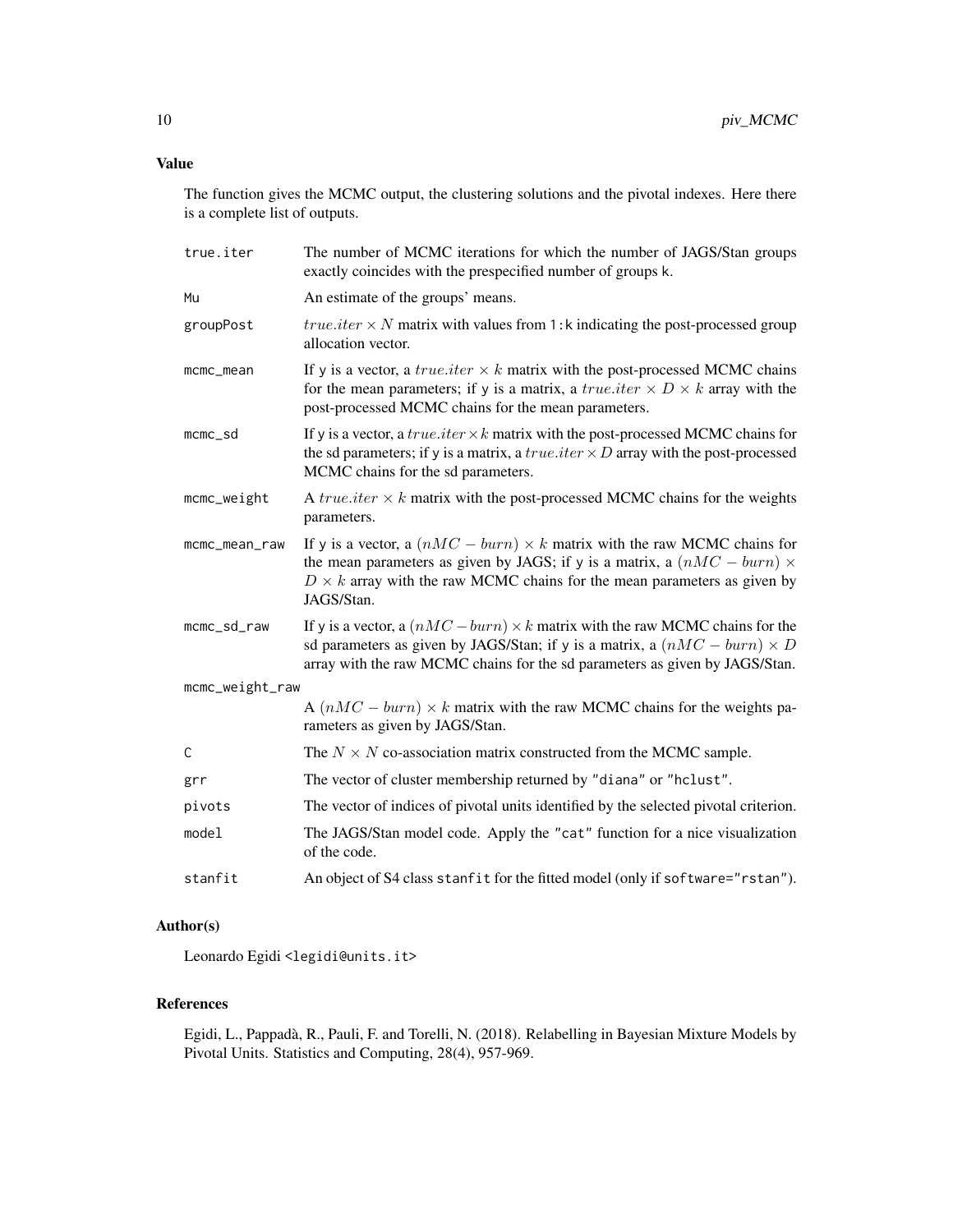#### piv\_MCMC 11

```
### Bivariate simulation
## Not run:
N < -200k <- 4
D \le -2nMC <- 1000
M1 < -c(-.5, 8)M2 < -c(25.5, .1)M3 \leq \leq C(49.5, 8)MA \leq c(63.0, .1)Mu <- rbind(M1,M2,M3,M4)
Sigma.p1 \leq diag(D)
Sigma.p2 \leftarrow 20*diag(D)
W < -c(0.2, 0.8)sim < - piv_sim(N = N, k = k, Mu = Mu,
                Signa.p1 = Signa.p1,Sigma.p2 = Sigma.p2, W = W)
## rjags (default)
res \le - piv_MCMC(y = sim$y, k =k, nMC = nMC)
## rstan
res_stan <- pi_MCMCMC(y = simsy, k = k, nMC = nMC,software ="rstan")
# changing priors
res2 < - piv_MCMC(y = sin$y,
                  priors = list (
                  mu_0 = c(1,1),S2 = matrix(c(0.002, 0, 0, 0.1), 2, 2, byrow=True),
                  S3 = matrix(c(0.1, 0, 0, 0.1), 2, 2, byrow = TRUE)),k = k, nMC = nMC)
## End(Not run)
### Fishery data (bayesmix package)
## Not run:
library(bayesmix)
data(fish)
y \leftarrow \text{fish[, 1]}k \leq -5nMC <- 5000
res \le piv_MCMC(y = y, k = k, nMC = nMC)
# changing priors
res2 \le - \text{piv_MCMC} (y = y,
                    priors = list(kind = "condconjugate",
```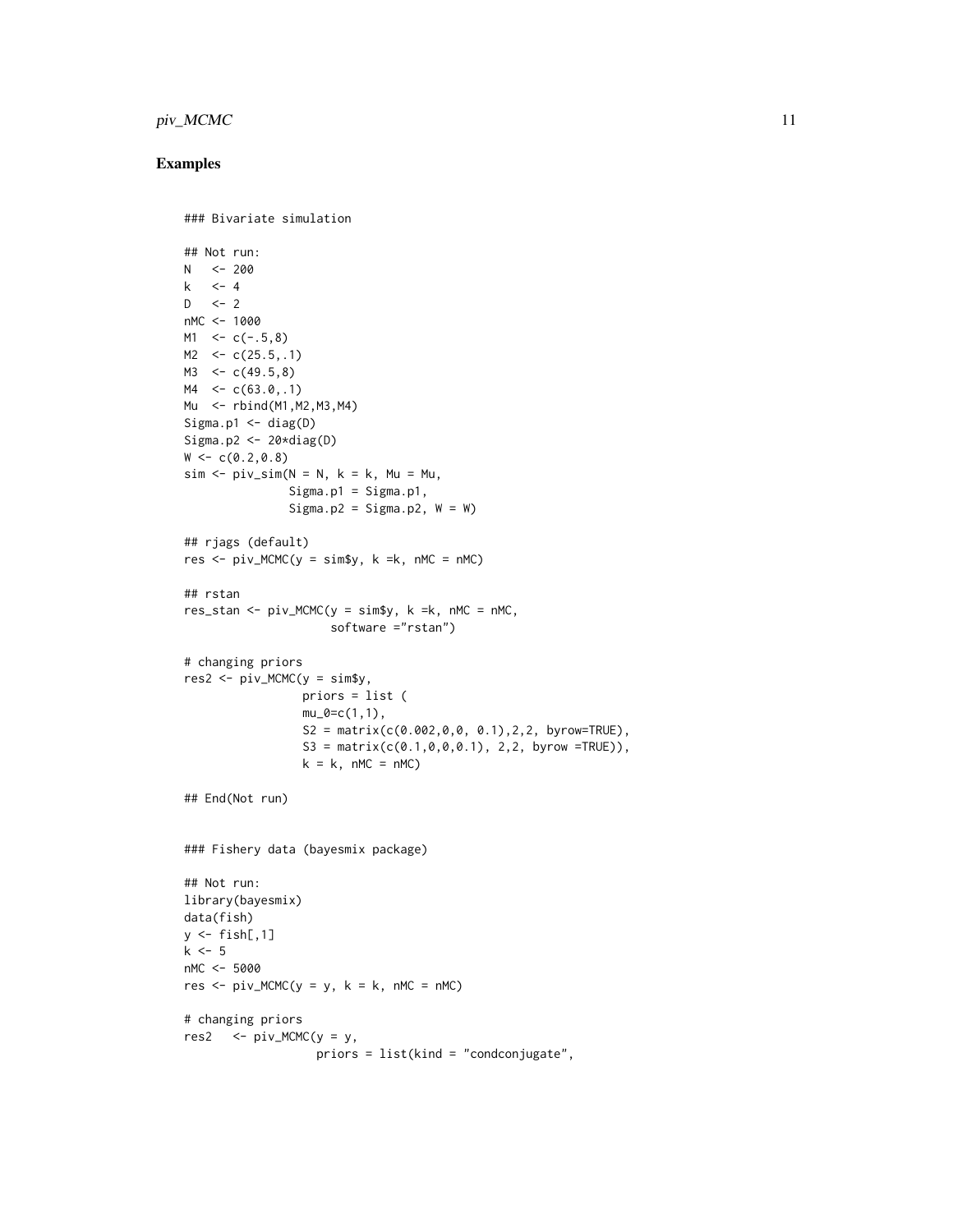<span id="page-11-0"></span>12 piv\_plot

```
parameter = "priorsRaftery",
hierarchical = "tau"), k = k, nMC = nMC)
```
## End(Not run)

piv\_plot *Plotting outputs from pivotal relabelling*

#### Description

Plot and visualize MCMC outputs and posterior relabelled chains/estimates.

#### Usage

```
piv_plot(
  y,
  mcmc,
  rel_est,
  par = c("mean", "sd", "weight", "all"),
  type = c("chains", "hist")
)
```
#### Arguments

| y       | Data vector or matrix.                                                                               |
|---------|------------------------------------------------------------------------------------------------------|
| $m$ cmc | The ouptut of the raw MCMC sampling, as provided by $pi \vee_M$ MCMC.                                |
| rel_est | Pivotal estimates as provided by piv_rel.                                                            |
| par     | The parameters for which estimates are displayed. Choose among: "mean",<br>"sd", "weight" and "all". |
| type    | Type of plots required. Choose among: "chains", "hist".                                              |

#### Author(s)

Leonardo Egidi <legidi@units.it>

```
# Fishery data
## Not run:
library(bayesmix)
data(fish)
y \leftarrow \text{fish[, 1]}N < - length(y)
k < -5nMC <- 5000
res \le piv_MCMC(y = y, k = k, nMC = nMC)
```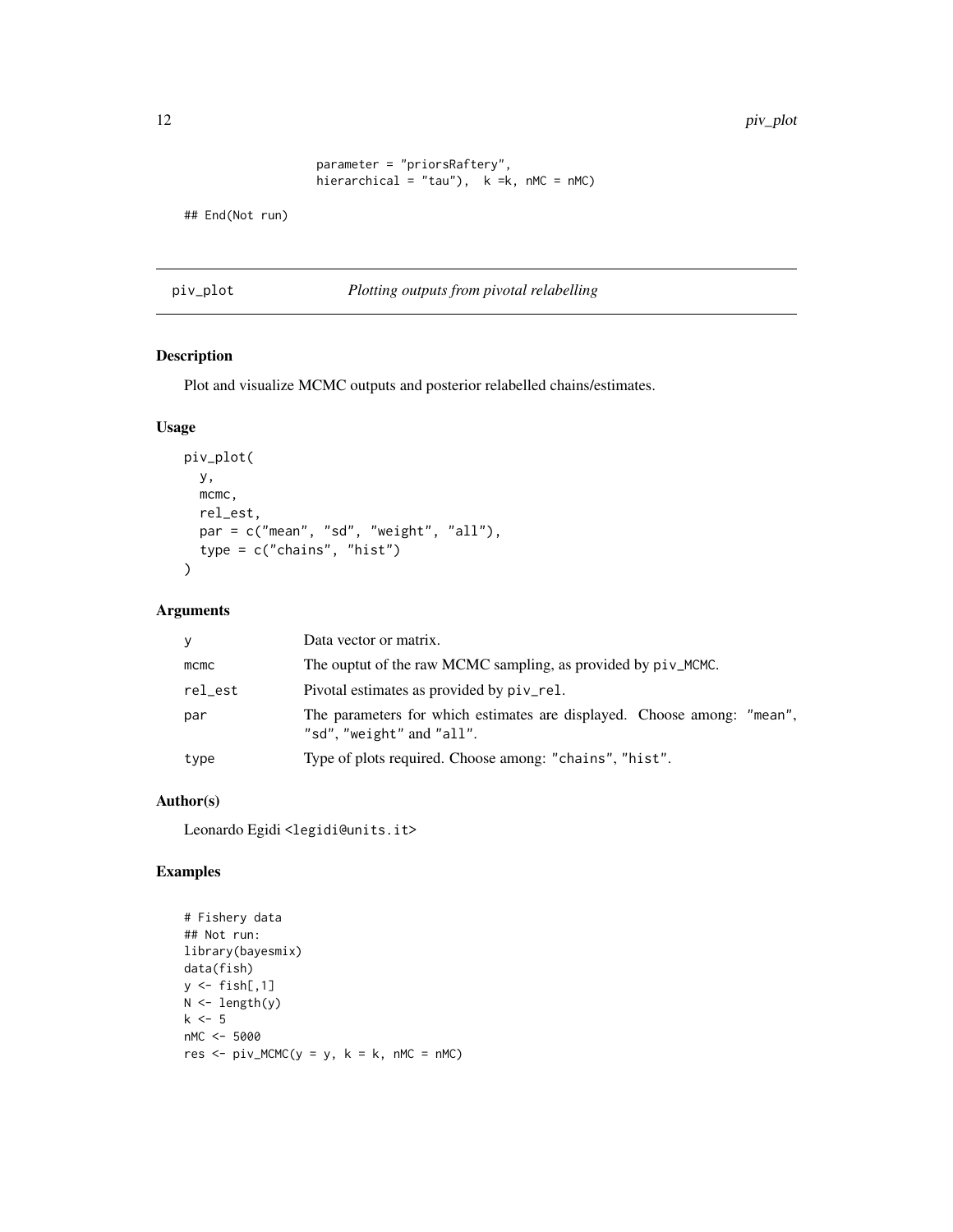#### <span id="page-12-0"></span>piv\_rel to the contract of the contract of the contract of the contract of the contract of the contract of the contract of the contract of the contract of the contract of the contract of the contract of the contract of the

```
rel <- piv_rel(mcmc=res, nMC = nMC)
piv_plot(y, res, rel, "chains")
piv_plot(y, res, rel, "estimates")
piv_plot(y, res, rel, "hist")
```
## End(Not run)

piv\_rel *Performing the pivotal relabelling step and computing the relabelled posterior estimates*

#### Description

This function allows to perform the pivotal relabelling procedure described in Egidi et al. (2018) and to obtain the relabelled posterior estimates.

#### Usage

piv\_rel(mcmc)

#### Arguments

mcmc The output of the MCMC sampling from piv\_MCMC.

#### Details

Prototypical models in which the label switching problem arises are mixture models, as explained in the Details section of the piv\_MCMC function.

These models are unidentified with respect to an arbitrary permutation of the labels  $1, \ldots, k$ . Relabelling means permuting the labels at each iteration of the Markov chain in such a way that the relabelled chain can be used to draw inferences on component-specific parameters.

We assume here that a MCMC sample is obtained for the posterior distribution of a Gaussian mixture model–for instance via piv\_MCMC function–with a prior distribution which is labelling invariant. Furthermore, suppose that we can find  $k$  units, one for each group, which are (pairwise) separated with (posterior) probability one (that is, the posterior probability of any two of them being in the same group is zero). It is then straightforward to use the  $k$  units, called pivots in what follows and denoted by the indexes  $i_1, \ldots, i_k$ , to identify the groups and to relabel the chains: for each MCMC iteration  $h = 1, \ldots, H$  (*H* corresponds to the argument nMC) and group  $j = 1, \ldots, k$ , set

$$
[\mu_j]_h = [\mu_{[Z_{i_j}]_h}]_h;
$$

$$
[Z_i]_h = j \text{ for } i : [Z_i]_h = [Z_{i_j}]_h.
$$

The applicability of this strategy is limited by the existence of the pivots, which is not guaranteed. The existence of the pivots is a requirement of the method, meaning that its use is restricted to those chains—or those parts of a chain—for which the pivots are present. First, although the model is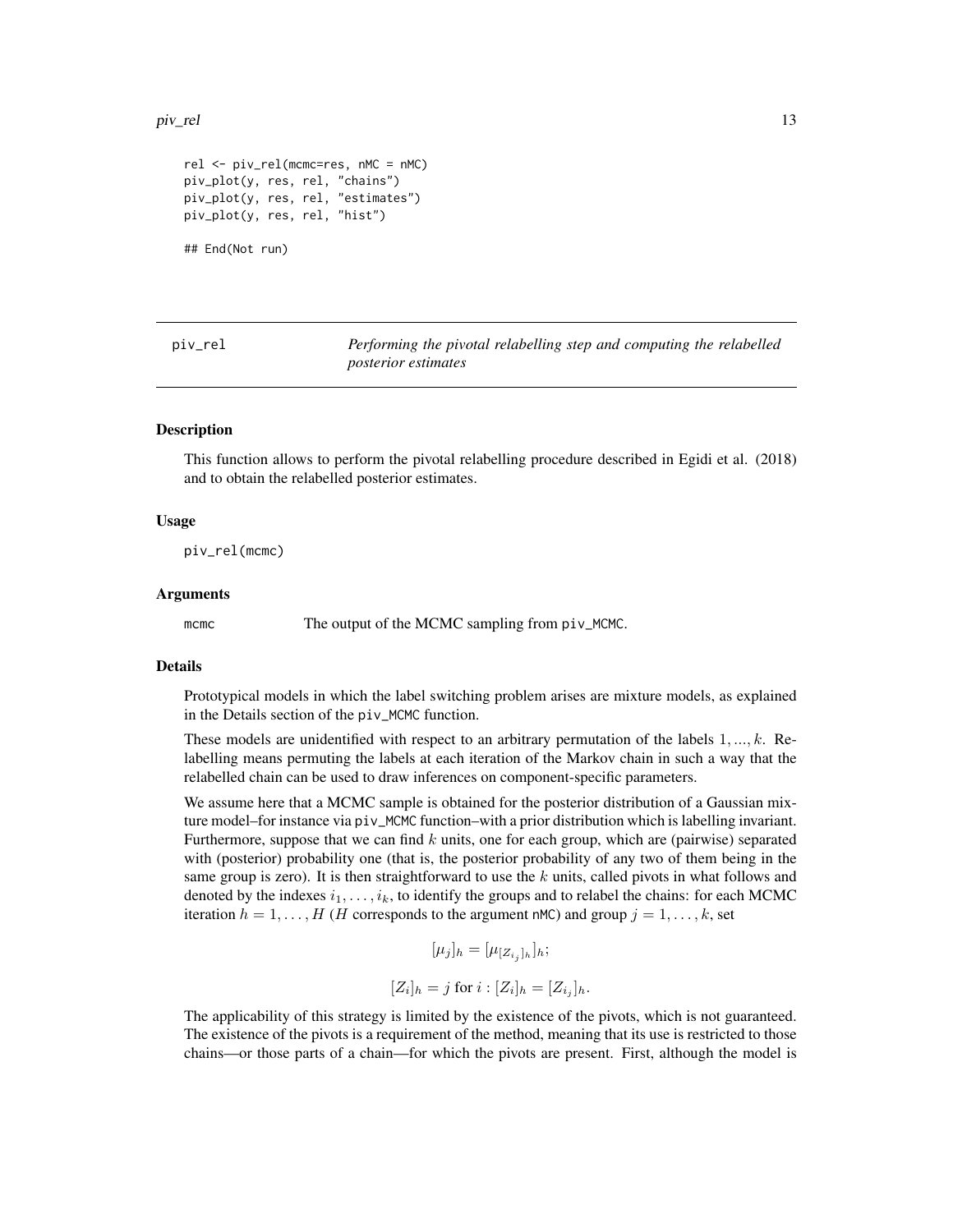based on a mixture of  $k$  components, each iteration of the chain may imply a different number of non-empty groups. Let then  $[k]_h \leq k$  be the number of non-empty groups at iteration h,

$$
[k]_h = #\{j : [Z_i]_h = j \text{ for some } i\},\
$$

where  $#A$  is the cardinality of the set  $A$ . Hence, the relabelling procedure outlined above can be used only for the subset of the chain for which  $[k]_h = k$ ; let it be

$$
\mathcal{H}_k = \{h : [k]_h = k\},\
$$

which correspond to the argument true.iter given by  $pi_MCMCMC$ . This means that the resulting relabelled chain is not a sample (of size  $H$ ) from the posterior distribution, but a sample (of size  $\#\mathcal{H}_k$ ) from the posterior distribution conditional on there being (exactly) k non-empty groups. Even if k non-empty groups are available, however, there may not be  $k$  perfectly separated units. Let us define

$$
\mathcal{H}^*_k = \{h \in \mathcal{H}_k : \exists r, s \text{ s.t. } [Z_{i_r}]_h = [Z_{i_s}]_h\}
$$

that is, the set of iterations where (at least) two pivots are in the same group. In order for the pivot method to be applicable, we need to exclude iterations  $\mathcal{H}_k^*$ ; that is, we can perform the pivot relabelling on  $\mathcal{H}_k - \mathcal{H}_k^*$ , corresponding to the argument final\_it.

#### Value

This function gives the relabelled posterior estimates–both mean and medians–obtained from the Markov chains of the MCMC sampling.

| final_it   | The final number of valid MCMC iterations, as explained in Details.                                                                                        |
|------------|------------------------------------------------------------------------------------------------------------------------------------------------------------|
| final_it_p | The proportion of final valid MCMC iterations.                                                                                                             |
| rel_mean   | The relabelled chains of the means: a final $\pm i \times k$ matrix for univariate data,<br>or a final it $\times D \times k$ array for multivariate data. |
| rel sd     | The relabelled chains of the sd's: a final $\pm i \times k$ matrix for univariate data, or<br>a final it $\times D$ matrix for multivariate data.          |
| rel_weight | The relabelled chains of the weights: a final $-it \times k$ matrix.                                                                                       |

#### Author(s)

Leonardo Egidi <legidi@units.it>

#### References

Egidi, L., Pappadà, R., Pauli, F. and Torelli, N. (2018). Relabelling in Bayesian Mixture Models by Pivotal Units. Statistics and Computing, 28(4), 957-969.

```
#Univariate simulation
## Not run:
N < -250nMC <- 2500
```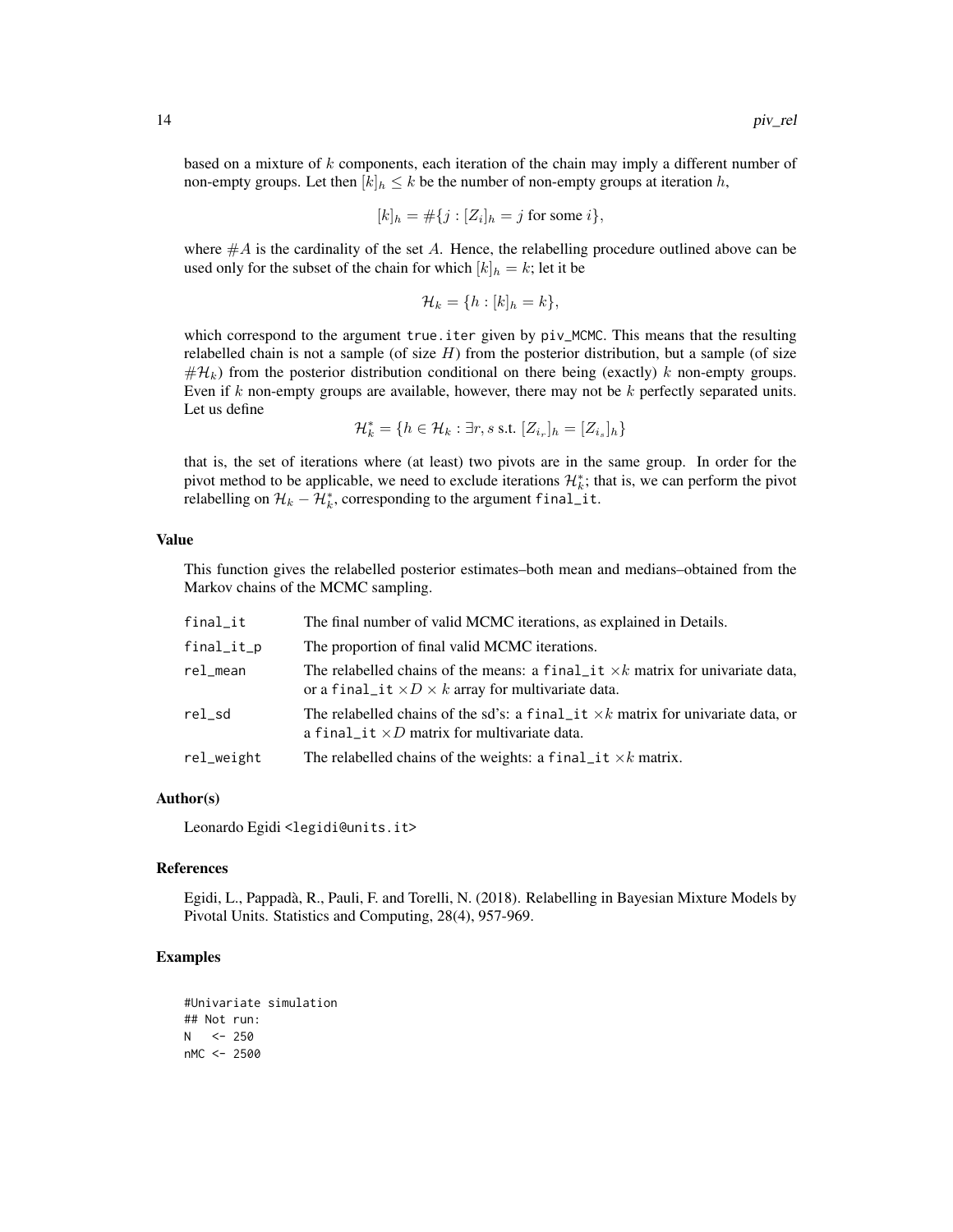<span id="page-14-0"></span>piv\_sel the contract of the contract of the contract of the contract of the contract of the contract of the contract of the contract of the contract of the contract of the contract of the contract of the contract of the co

```
k \leq -3p \le - rep(1/k,k)
x \le -3stdev \le cbind(rep(1,k), rep(20,k))
Mu <- seq(-trunc(k/2)*x,trunc(k/2)*x,length=k)
W \leq C(0.2, 0.8)sim \ <- pi\_sim(N = N, k = k, Mu = Mu,stdev = stdev, W=W)
res \le piv_MCMC(y = sim$y, k =k, nMC = nMC)
rel <- piv_rel(mcmc=res)
## End(Not run)
#Bivariate simulation
## Not run:
N < -200k \le -3D \le -2nMC <- 5000
M1 < -c(-.5, 8)M2 < -c(25.5, .1)M3 <-c(49.5,8)Mu <- matrix(rbind(M1,M2,M3),c(k,2))
Sigma.p1 <- diag(D)
Sigma.p2 <- 20*diag(D)
W < -c(0.2, 0.8)sim < piv_sim(N = N, k = k, Mu = Mu,
               Sigma.p1 = Signa.p1,Sigma.p2 = Sigma.p2, W = W)
res < - piv_MCMC(y = sim\{s}y, k = k, nMC = nMC)
rel <- piv_rel(mcmc = res)
piv_plot(y=sim$y, mcmc=res, rel_est = rel, type="chains")
piv_plot(y=sim$y, mcmc=res, rel_est = rel,
         type="hist")
```
## End(Not run)

piv\_sel *Pivotal Selection via Co-Association Matrix*

#### Description

Finding pivotal units from a data partition and a co-association matrix C according to three different methods.

#### Usage

piv\_sel(C, clusters)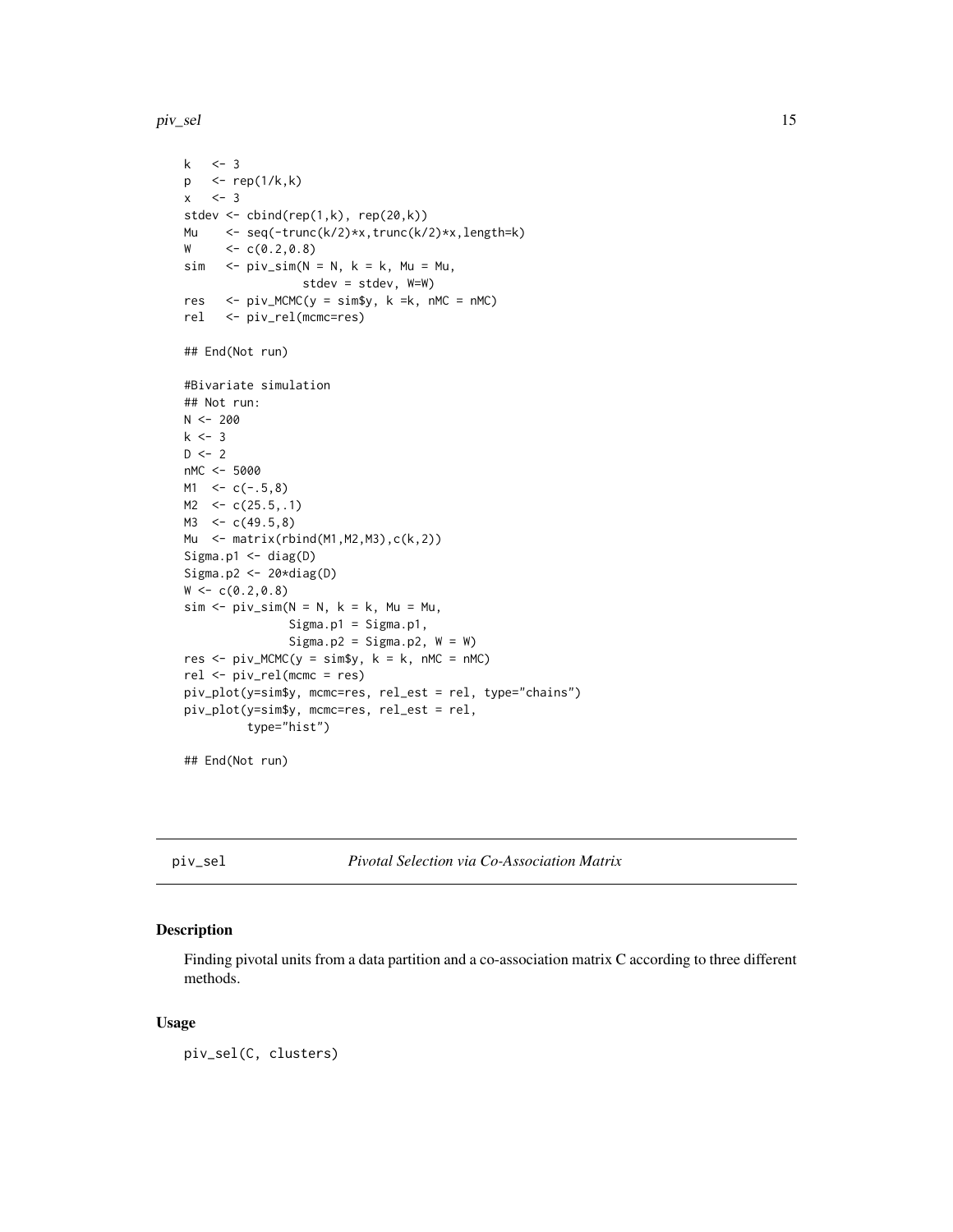#### Arguments

|          | $A N \times N$ co-association matrix, i.e. a matrix whose elements are co-occurrences<br>of pair of units in the same cluster among $H$ distinct partitions. |
|----------|--------------------------------------------------------------------------------------------------------------------------------------------------------------|
| clusters | A vector of integers from $1 : k$ indicating a partition of the N units into, say, k<br>groups.                                                              |

#### Details

Given a set of N observations  $(y_1, y_2, ..., y_N)$   $(y_i$  may be a d-dimensional vector,  $d \ge 1$ ), consider clustering methods to obtain H distinct partitions into  $k$  groups. The matrix C is the co-association matrix, where  $c_{i,p} = n_{i,p}/H$ , with  $n_{i,p}$  the number of times the pair  $(y_i, y_p)$  is assigned to the same cluster among the  $H$  partitions.

Let j be the group containing units  $\mathcal{J}_j$ , the user may choose  $i^* \in \mathcal{J}_j$  that maximizes one of the quantities:

$$
\sum_{p\in \mathcal{J}_j} c_{i^*p}
$$

or

$$
\sum_{p \in \mathcal{J}_j} c_{i^*p} - \sum_{j \notin \mathcal{J}_j} c_{i^*p}.
$$

These methods give the unit that maximizes the global within similarity ("maxsumint") and the unit that maximizes the difference between global within and between similarities ("maxsumdiff"), respectively. Alternatively, we may choose  $i^* \in \mathcal{J}_j$ , which minimizes:

$$
\sum_{p \not\in \mathcal{J}_j} c_{i^*p},
$$

obtaining the most distant unit among the members that minimize the global dissimilarity between one group and all the others ("minsumnoint"). See the vignette for further details.

#### Value

pivots A matrix with k rows and three columns containing the indexes of the pivotal units for each method.

#### Author(s)

Leonardo Egidi <legidi@units.it>

#### References

Egidi, L., Pappadà, R., Pauli, F. and Torelli, N. (2018). Relabelling in Bayesian Mixture Models by Pivotal Units. Statistics and Computing, 28(4), 957-969.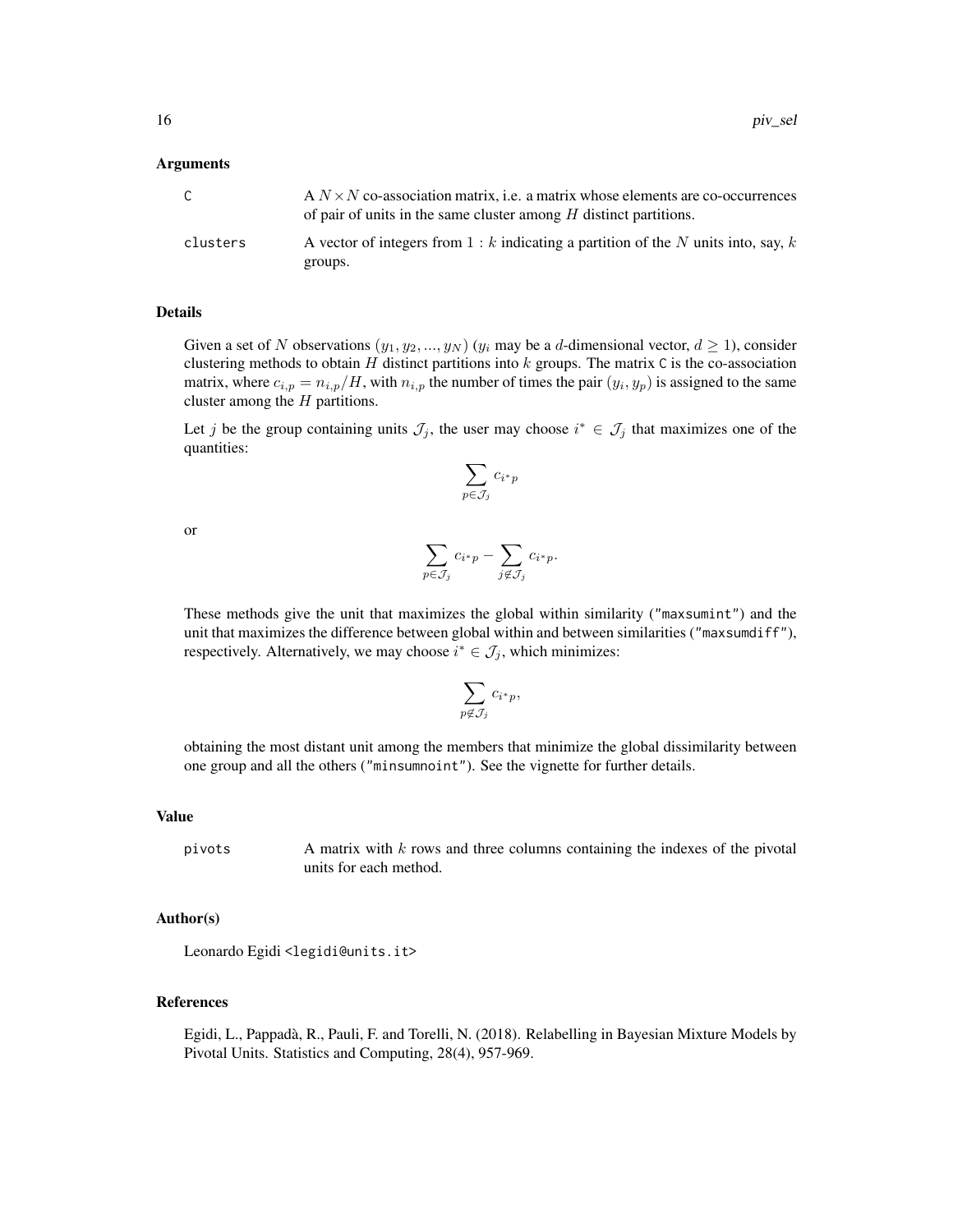#### <span id="page-16-0"></span>piv\_sim 17

#### Examples

# Iris data

```
data(iris)
# select the columns of variables
x<- iris[,1:4]
N \leq -nrow(x)H < - 1000a <- matrix(NA, H, N)
# Perform H k-means partitions
for (h in 1:H){
a[h,] <- kmeans(x, centers = 3)$cluster
}
# Build the co-association matrix
C \le - matrix(NA, N,N)
for (i in 1:(N-1)){
 for (j in (i+1):N){
  C[i,j] <- sum(a[,i]==a[,j])/H
  C[j,i] \leftarrow C[i,j]}}
km < - kmeans(x, centers =3)
# Apply three pivotal criteria to the co-association matrix
ris <- piv_sel(C, clusters = km$cluster)
graphics::plot(iris[,1], iris[,2], xlab ="Sepal.Length", ylab= "Sepal.Width",
col = km$cluster)
 # Add the pivots chosen by the maxsumdiff criterion
points(x[ris$pivots[, 3], 1:2], col = 1:3,cex =2, pch = 8)
```
piv\_sim *Generate Data from a Gaussian Nested Mixture*

#### Description

Simulate  $N$  observations from a nested Gaussian mixture model with  $k$  pre-specified components under uniform group probabilities  $1/k$ , where each group is in turn drawn from a further level consisting of two subgroups.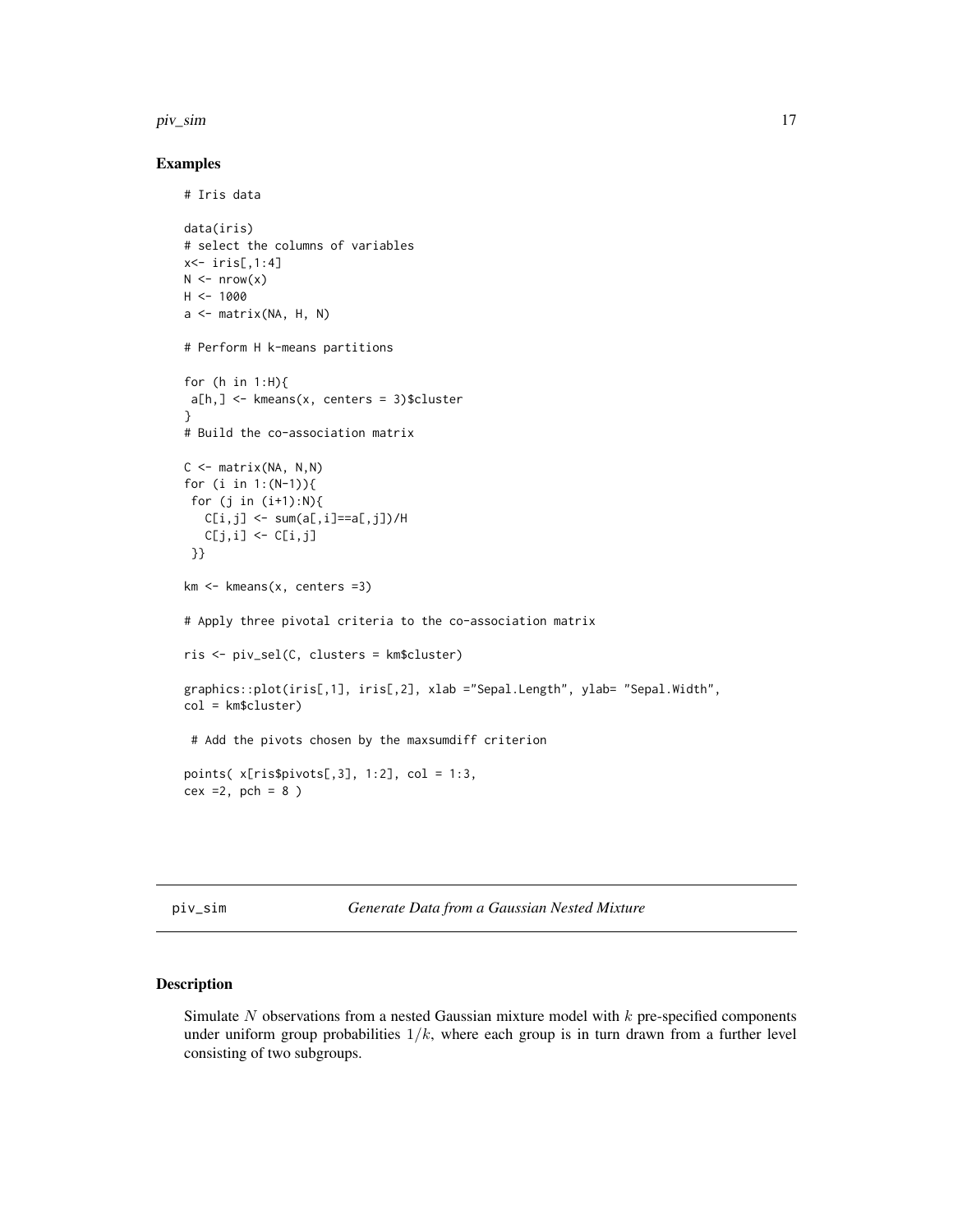#### Usage

```
piv_sim(
  N,
  k,
  Mu,
  stdev,
  Sigma.p1 = diag(2),
  Sigma.p2 = 100 * diag(2),
  W = c(0.5, 0.5)\mathcal{L}
```
#### Arguments

| N        | The desired sample size.                                                                                                                                                                                          |
|----------|-------------------------------------------------------------------------------------------------------------------------------------------------------------------------------------------------------------------|
| k        | The desired number of mixture components.                                                                                                                                                                         |
| Mu       | The input mean vector of length $k$ for univariate Gaussian mixtures; the input<br>$k \times D$ matrix with the means' coordinates for multivariate Gaussian mixtures.                                            |
| stdev    | For univariate mixtures, the $k \times 2$ matrix of input standard deviations, where<br>the first column contains the parameters for subgroup 1, and the second column<br>contains the parameters for subgroup 2. |
| Sigma.p1 | The $D \times D$ covariance matrix for the first subgroup. For multivariate mixtures<br>only.                                                                                                                     |
| Sigma.p2 | The $D \times D$ covariance matrix for the second subgroup. For multivariate mixtures<br>only.                                                                                                                    |
| W        | The vector for the mixture weights of the two subgroups.                                                                                                                                                          |

#### Details

The functions allows to simulate values from a double (nested) univariate Gaussian mixture:

$$
(Y_i|Z_i = j) \sim \sum_{s=1}^2 p_{js} \mathcal{N}(\mu_j, \sigma_{js}^2),
$$

or from a multivariate nested Gaussian mixture:

$$
(Y_i|Z_i=j) \sim \sum_{s=1}^2 p_{js} \mathcal{N}_D(\boldsymbol{\mu}_j, \Sigma_s),
$$

where  $\sigma_{js}^2$  is the variance for the group j and the subgroup s (stdev is the argument for specifying the k x 2 standard deviations for univariate mixtures);  $\Sigma_s$  is the covariance matrix for the subgroup  $s, s = 1, 2$ , where the two matrices are specified by Sigma.p1 and Sigma.p2 respectively;  $\mu_j$  and  $\mu_j$ ,  $j = 1, \ldots, k$  are the mean input vector and matrix respectively, specified by the argument Mu; W is a vector of dimension 2 for the subgroups weights.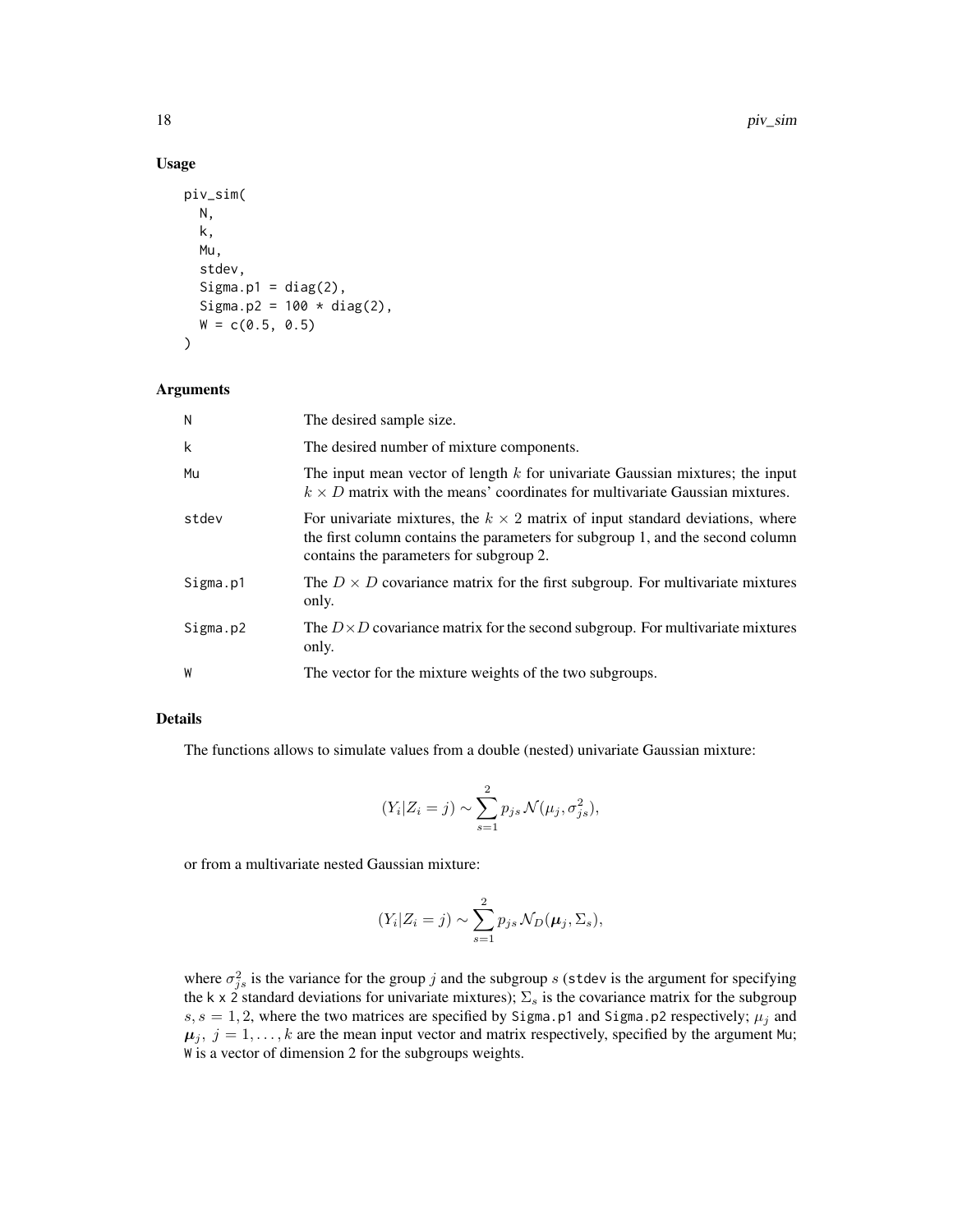#### piv\_sim and the contract of the contract of the contract of the contract of the contract of the contract of the contract of the contract of the contract of the contract of the contract of the contract of the contract of th

#### Value

| v          | The N simulated observations.                                                                                  |
|------------|----------------------------------------------------------------------------------------------------------------|
| true.group | A vector of integers from $1 : k$ indicating the values of the latent variables $Z_i$ .                        |
| subgroups  | A $k \times N$ matrix where each row contains the index subgroup for the observations<br>in the $k$ -th group. |

#### Examples

# Bivariate mixture simulation with three components

```
N <- 2000
k \le -3D \le -2M1 < -c(-45, 8)M2 < -c(45, .1)M3 < -c(100, 8)Mu <- rbind(M1,M2,M3)
Sigma.p1 <- diag(D)
Sigma.p2 <- 20*diag(D)
W < -c(0.2, 0.8)sim < - piv_sim(N = N, k = k, Mu = Mu, Sigma.p1 = Sigma.p1,
Sigma.p2 = Sigma.p2, W = W)
graphics::plot(sim$y, xlab="y[,1]", ylab="y[,2]")
```